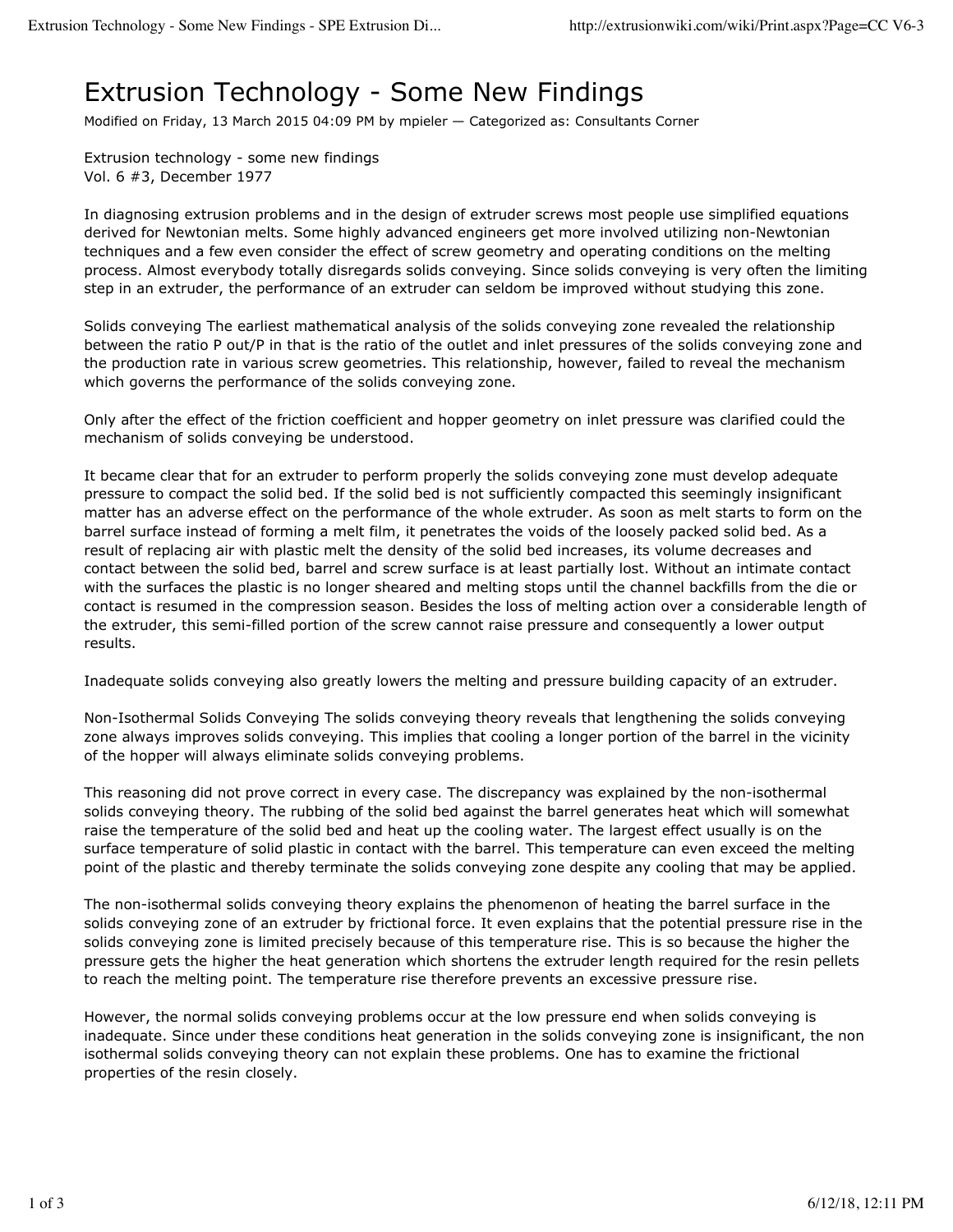

Frictional Properties of Solid Plastics It was found the coefficient of friction of a plastic is not constant but is greatly affected by surface temperature, pressure and surface velocity. Since the surface velocity of the barrel is high and that of the screw is low relative to the solid bed, some resins exhibit a higher coefficient of friction on the barrel surface than on the screw. Such a differential of frictional properties on the two surfaces is a prerequisite to insure proper solids conveying. This is the case for the virgin ABS shown in Figure 1. As can be seen over most of the temperature range the coefficient of friction on the barrel surface is considerably higher than on the screw surface.

Adding a small amount of color concentrate or of other minor ingredients eliminates this differential and can therefore totally destroy the extrudability of the plastic.

The differential in the coefficient of friction on the two surfaces can sometimes be reestablished by artificially maintaining a temperature differential between the barrel and screw surfaces in the solids conveying zone as seen in Figure 1.

As solids conveying is improved pressure rises. Very often the coefficient of friction drops with pressure rise